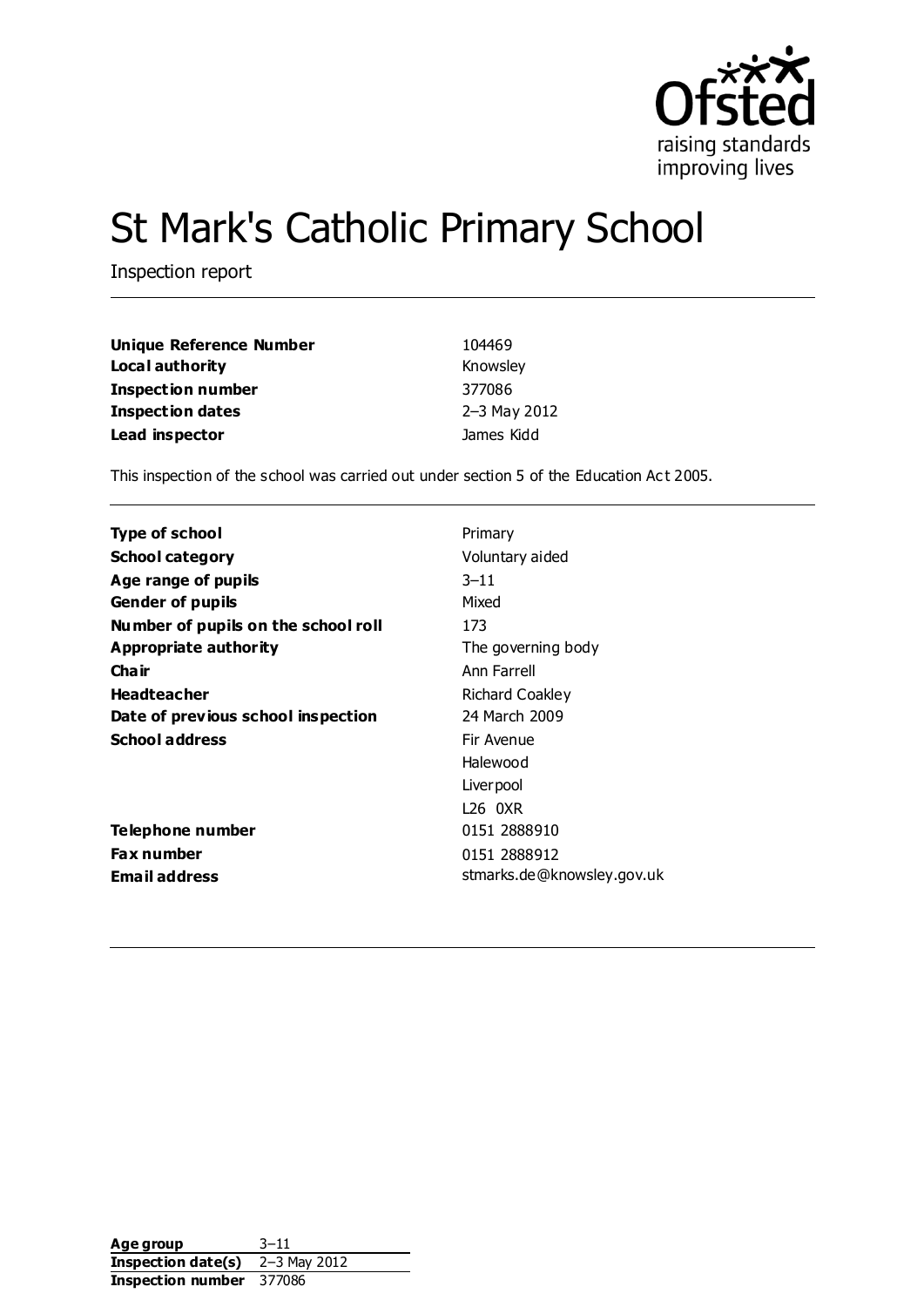

You can use Parent View to give Ofsted your opinion on your child's school. Ofsted will use the information parents and carers provide when deciding which schools to inspect and when.

You can also use Parent View to find out what other parents and carers think about schools in England. You can visit [www.parentview.ofsted.gov.uk,](file:///C:/Users/rcowley/AppData/Local/Temp/notesFCBCEE/www.parentview.ofsted.gov.uk) or look for the link on the main Ofsted website: [www.ofsted.gov.uk](file:///C:/Users/rcowley/AppData/Local/Temp/notesFCBCEE/www.ofsted.gov.uk)

The Office for Standards in Education, Children's Services and Skills (Ofsted) regulates and inspects to achieve excellence in the care of children and young people, and in education and skills for learners of all ages. It regulates and inspects childcare and children's social care, and inspects the Children and Family Court Advisory Support Service (Cafcass), schools, colleges, initial teacher training, work-based learning and skills training, adult and community learning, and education and training in prisons and other secure establishments. It assesses council children's services, and inspects services for looked after children, safeguarding and child protection.

Further copies of this report are obtainable from the school. Under the Education Act 2005, the school must provide a copy of this report free of charge to certain categories of people. A charge not exceeding the full cost of reproduction may be made for any other copies supplied.

If you would like a copy of this document in a different format, such as large print or Braille, please telephone 0300 123 4234, or email [enquiries@ofsted.gov.uk](mailto:enquiries@ofsted.gov.uk)

You may copy all or parts of this document for non-commercial purposes, as long as you give details of the source and date of publication and do not alter the information in any way.

To receive regular email alerts about new publications, including survey reports and sch ool inspection reports, please visit our website and go to 'Subscribe'.

Piccadilly Gate Store Street Manchester M1 2WD

T: 0300 123 4234 Textphone: 0161 618 8524 [enquiries@ofsted.gov.uk](mailto:enquiries@ofsted.gov.uk) [www.ofsted.gov.uk](http://www.ofsted.gov.uk/)



© Crown copyright 2012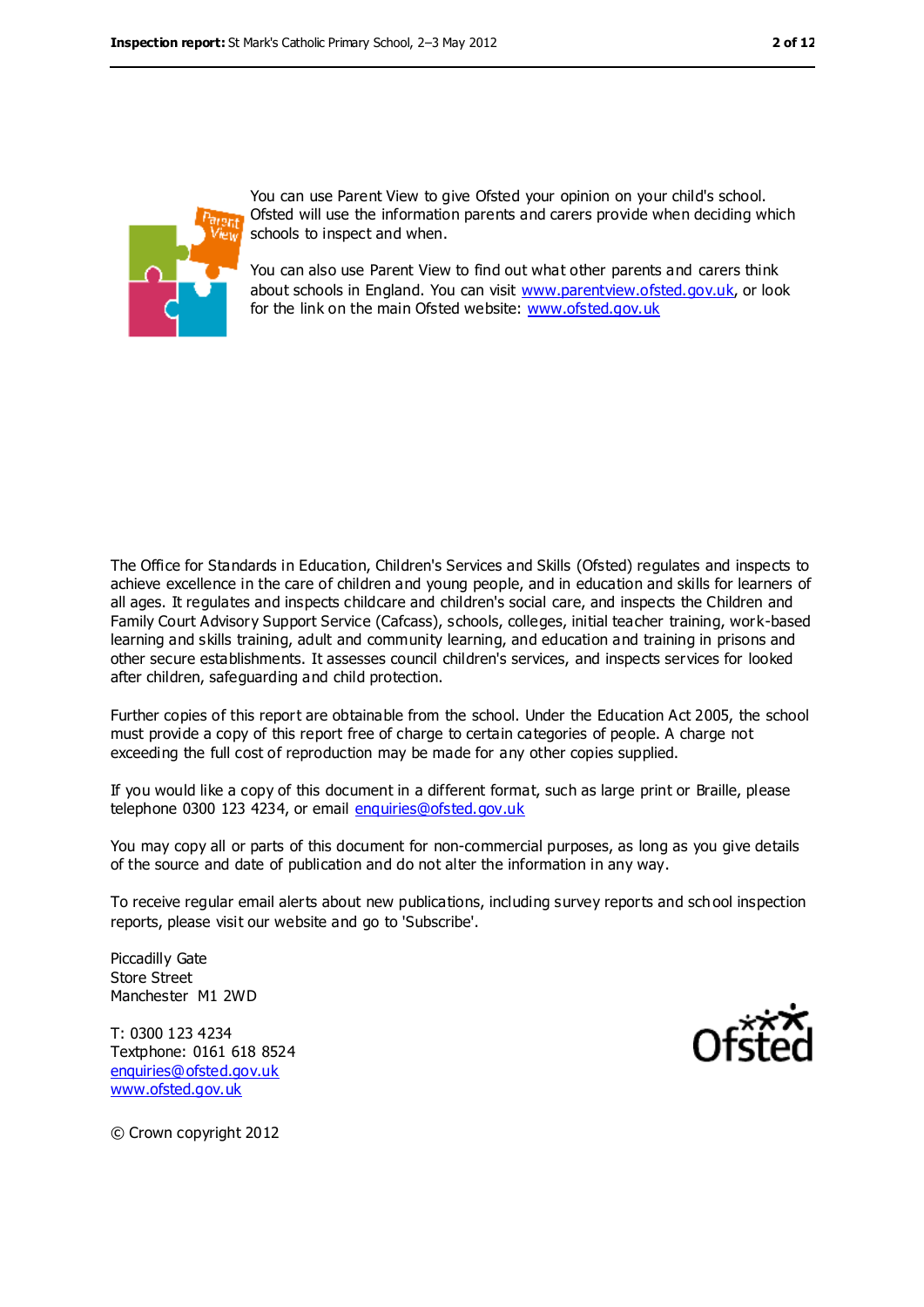## **Introduction**

Inspection team

James Kidd Lenford White Additional Inspector Additional Inspector

This inspection was carried out with two days' notice. Inspectors observed 15 lessons or part-lessons, taught by eight members of staff. They held meetings with three groups of pupils, parents and carers, two members of the governing body, the learning mentor, academic and pastoral staff and the senior leadership team. They observed the school's work, and looked at pupils' workbooks, internal and external pupils' progress data, school development planning and documentation in relation to safeguarding and child protection. Inspectors also scrutinised 82 questionnaires returned by parents and carers as well as those completed by pupils and staff.

## **Information about the school**

This is a much smaller than average-sized primary school but numbers are increasing over time. The proportion of pupils known to be eligible for free school meals is high, at more than half the pupil population. The proportion of pupils supported at school action plus and those with a statement of special educational needs is above average. Most pupils are of White British heritage and there are very few pupils with English as an additional language. More pupils than usual join or leave the school other than at the usual times. The school meets the current floor standards, which set the government's minimum expectations for attainment and progress. A new headteacher has been appointed since the previous inspection.

St Mark's is a nationally accredited Healthy School and holds the Activemark award for its work in physical education. It was awarded Training Partner School status from Liverpool Hope University in 2011. The Hollies Road Playgroup shares the school site. This receives a separate inspection and the report is available on the Ofsted website.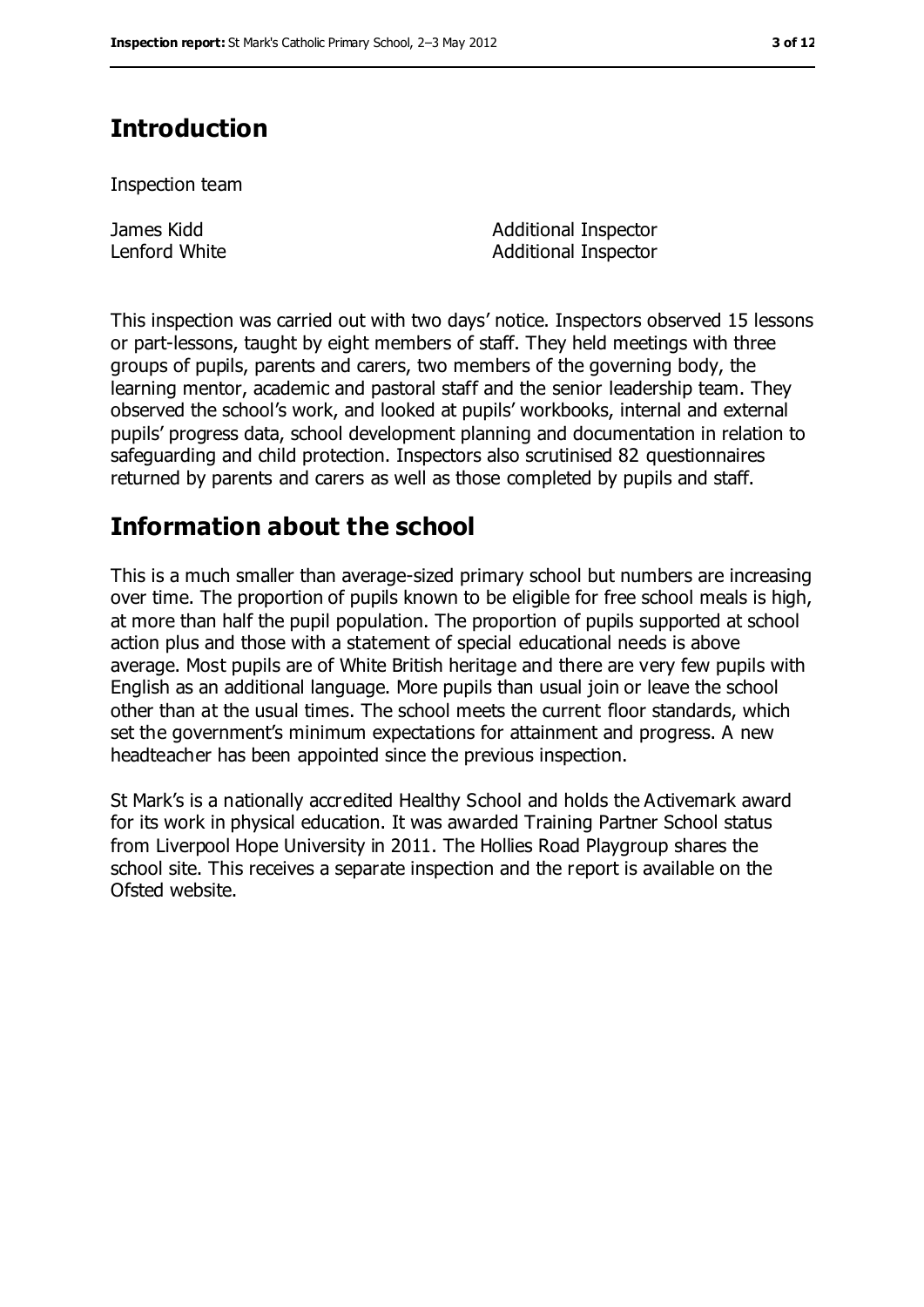**Inspection grades: 1 is outstanding, 2 is good, 3 is satisfactory and 4 is inadequate** Please turn to the glossary for a description of the grades and inspection terms

## **Inspection judgements**

| <b>Overall Effectiveness</b> |  |
|------------------------------|--|
|                              |  |

| <b>Achievement of pupils</b>          |  |
|---------------------------------------|--|
| <b>Quality of teaching</b>            |  |
| <b>Behaviour and safety of pupils</b> |  |
| <b>Leadership and management</b>      |  |

### **Key Findings**

- $\blacksquare$  This continues to be a good school. It places great emphasis on promoting pupils' personal, social, emotional and academic development and the care, guidance and support they receive from teaching and pastoral staff are excellent. The school is not outstanding because teaching and achievement over time are good and attainment in writing is not as high as in mathematics.
- **From well-below expected skills on entry to the nursery, pupils achieve well** across the school to reach broadly average attainment by the end of Year 6. Attainment in mathematics has improved markedly since the previous inspection but, although accelerating, pupils' achievement in writing is not quite as good. In addition, below average numbers of pupils reach the higher National Curriculum levels in both English and mathematics.
- The quality of teaching is consistently good across the school and there are examples of outstanding practice. In the nursery and reception, for example, teachers ensure that children have many opportunities to take responsibility for their own learning. However, across the rest of the school, levels of challenge for more-able pupils are not always high enough.
- Pupils feel safe, behave exceptionally well and their engagement in lessons cannot be faulted. They are very proud of their school and believe, in their words, 'We should always look after others and make sure everyone is happy.' Parents and carers are similarly positive about the school and all who returned the questionnaires are of the view that the school meets their children's particular needs.
- The headteacher and senior leaders lead by example and are supported by talented and committed staff and a well-informed governing body, which supports and challenges the school in equal measure. As a result of perceptive leadership of teaching and effective management of performance, the school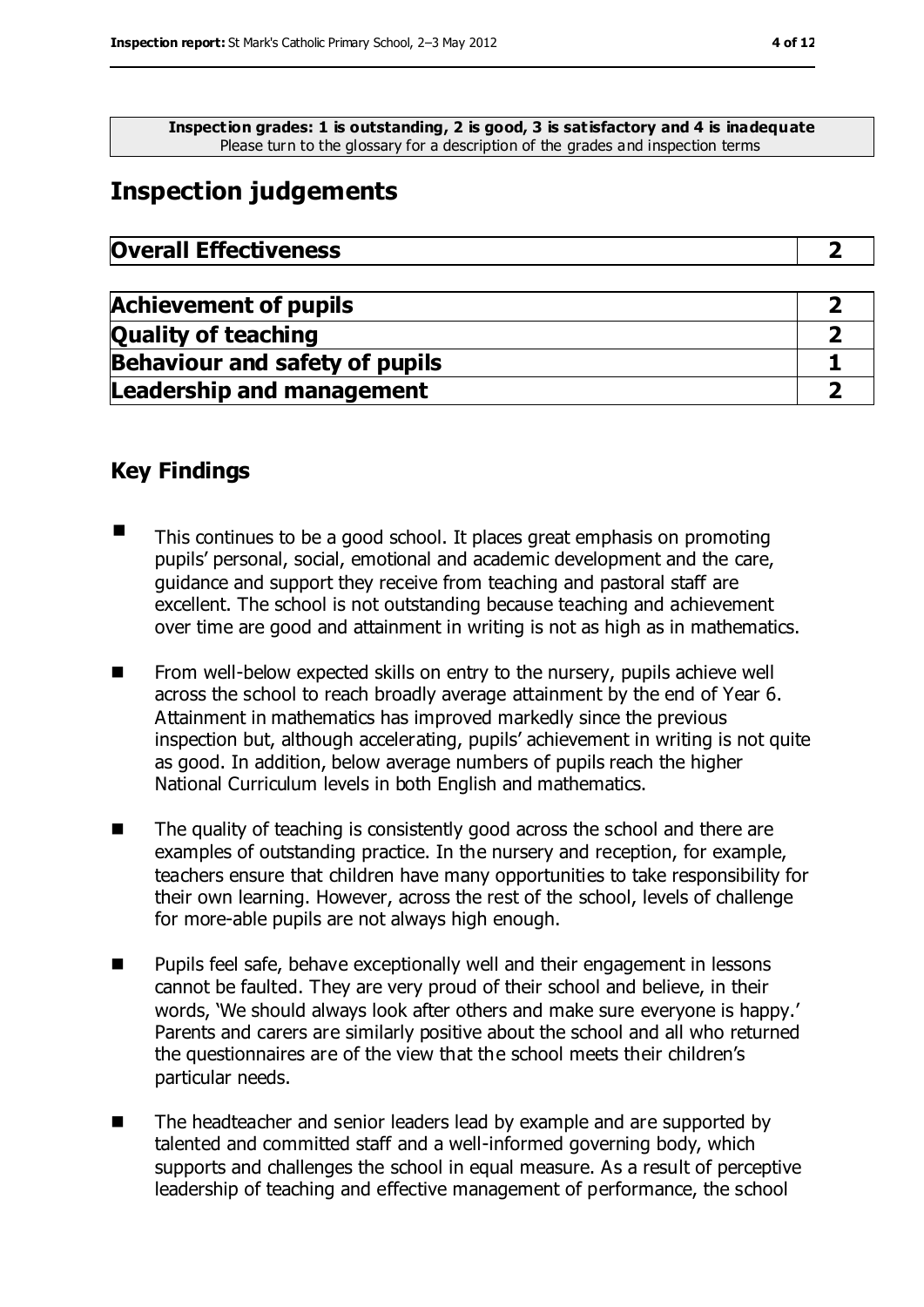has developed well since the previous inspection and has a good capacity to sustain its improvement.

#### **What does the school need to do to improve further?**

- Continue to accelerate pupils' progress and raise their attainment in writing by:
	- giving them more opportunities to practise and reinforce their writing skills in all subjects
	- ensuring pupils have sufficient opportunities to share their ideas before they put pen to paper
	- sharing good practice in the teaching of writing across the school.
- $\blacksquare$  Ensure that the challenge for more-able pupils in all lessons, and in both Key Stages 1 and 2, encourages and enables more of them to reach the higher National Curriculum levels in both English and mathematics.

#### **Main Report**

#### **Achievement of pupils**

Pupils enter school in the morning with smiles on their faces, looking forward to the day ahead. They greet their teachers, teaching assistants and friends warmly and are always willing to show visitors the work they have completed at home. They enjoy learning and support their peers quite naturally when they are finding things difficult. They are delighted when their classmates do well and burst into applause to congratulate them. Parents and carers have a high regard for how the school helps their children to succeed and comment, 'Our children love coming to school, enjoy their lessons and enjoy learning.' All parents and carers who returned the questionnaires are unerringly accurate in their view that their children make good progress in their studies.

Children enter the Nursery class with skills which are well below those expected for their age. As a result of good teaching, vibrant indoor and outdoor areas and exceptional support from teaching assistants, they make good progress in all areas of learning across both nursery and reception. Their personal development is promoted particularly well and children play and share happily together. They enter Year 1 with below average attainment, but having made good progress in communication, language, literacy and calculation. They enjoy talking to visitors, explaining what they are doing and showing them the setting.

All groups of pupils continue to make good progress in both Key Stages 1 and 2 and they reach broadly average attainment by the time they leave Year 6. Attainment in mathematics has improved markedly since the previous inspection. Progress and attainment in writing are beginning to improve but they still lag behind those in mathematics. Indeed, although achievement in both English and mathematics are good overall, there are too few pupils reaching the higher Levels 3 and 5 by the end of Key Stage 1 and Key Stage 2. Pupils enjoy reading and many are now reading independently at home. Attainment in this area is below average by the end of Year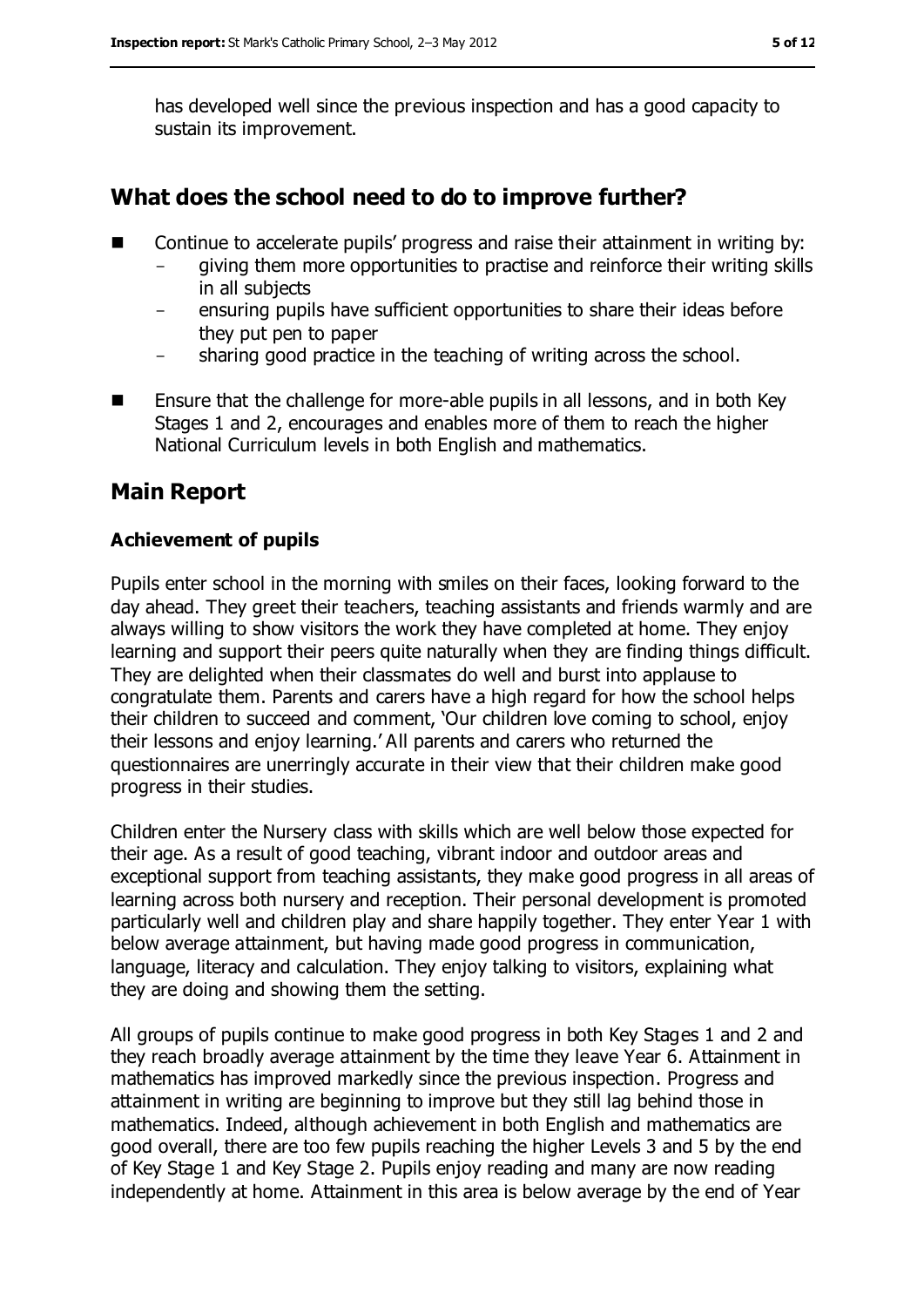2 but in line with that expected nationally by the end of Year 6. Pupils are beginning to recognise and to pronounce complex words with accuracy, and expression and intonation are improving apace.

Sharply-focused individual and small-group support ensures that disabled pupils, those with special educational needs and those whose circumstances make them potentially vulnerable learn well and make the same good progress as their peers. Indeed, Year 6 pupils with a statement of special educational needs achieved outstandingly well in 2011.

#### **Quality of teaching**

Parents and carers justifiably believe that the quality of teaching is good and they comment, 'Staff work hard here to gain the children's interest and enhance their learning.' Teachers have secure subject and specialist knowledge and, along with the talented team of teaching assistants, ensure that activities motivate pupils to want to learn and meet their individual needs closely. Assessment is good and staff know pupils well. Marking is regular, detailed and gives pupils accurate advice on how they can improve their work. As a result, pupils are well aware of their targets and can give visitors extended comment on the progress they are making.

In the best lessons, in a Year 4/5 literacy session where teaching was outstanding for example, relationships are strong, challenge is realistic and staff and pupils themselves demonstrate high expectations of what can be achieved. In this lesson, pupils wrote accurate play scripts, based on their study of 'The Highwayman' poem, and then acted out their work at the end of the lesson. Comprehensive support from teaching assistants ensured that disabled pupils and those with special educational needs were able to access everything the lesson had to offer; pupils approached the teacher when they were leaving for lunch to show her the new words they had learned and the accuracy in their spelling of them. Very well-planned individual and small group work are strong features of all lessons and pupils, often with quite complex needs, are fully involved in the activities.

The school recognises, however, that when pupils are preparing for writing assignments, they do not always have enough opportunity to discuss their ideas, with their teachers and with their peers, before they begin to work. In a minority of lessons, the challenge for more-able pupils is not high enough to require them to think more deeply about their work and thus enable them to aim for the higher National Curriculum levels.

Teaching has a good impact on pupils' spiritual, moral, social and cultural development. Paired and group work, for example, develops pupils' social skills well. In addition, their spiritual and moral development is promoted strongly when they are asked in lessons, 'How can we show others that we care for them? and 'What makes us feel joyful?'

#### **Behaviour and safety of pupils**

All parents and carers who returned the inspection questionnaires spoke accurately and with one voice about the outstanding care and support their children receive.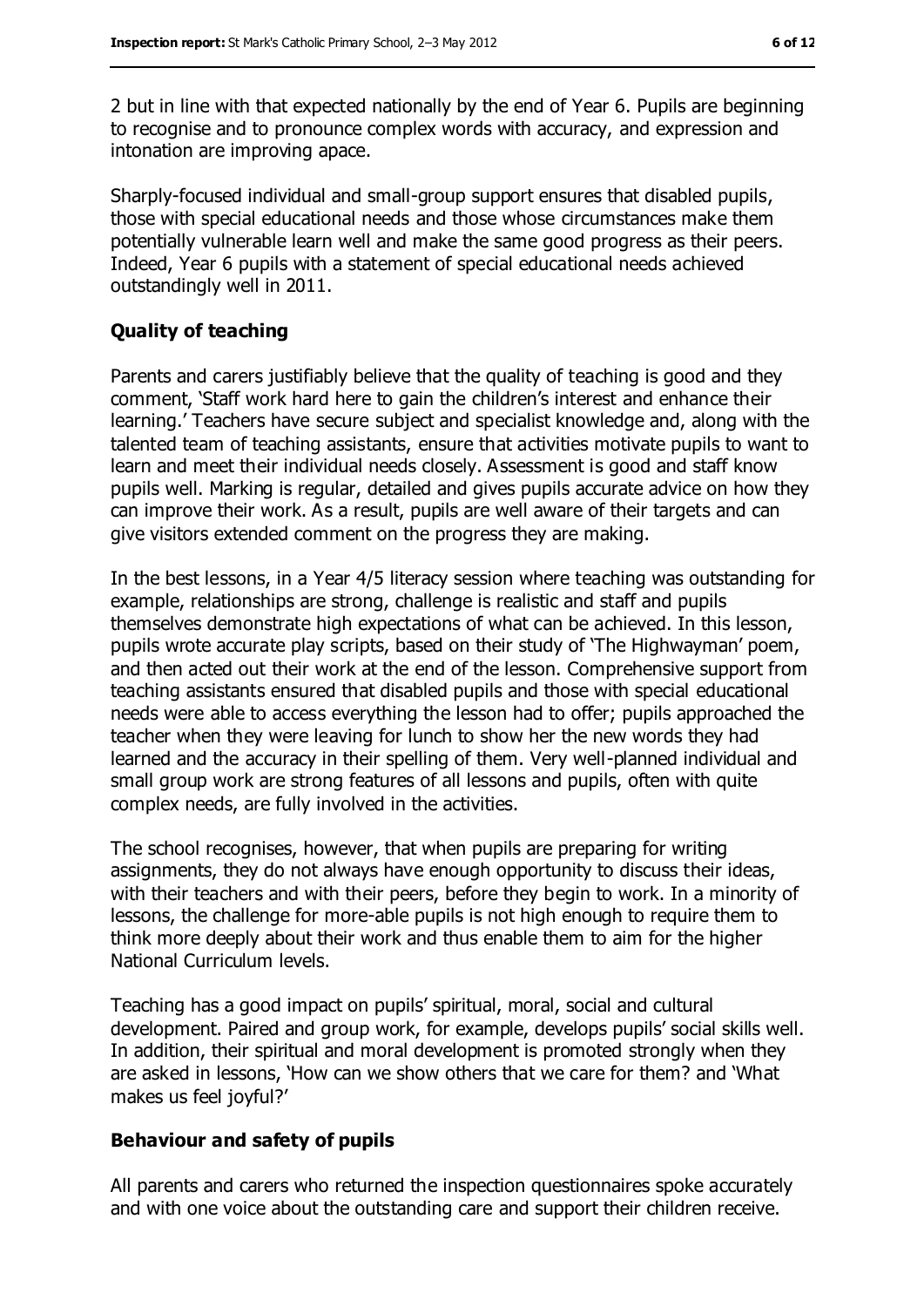One represented many with the words, 'The school is dedicated to raising the selfesteem of all the children, to promoting their feelings of self-worth and introduces them to a new world where learning can make a huge difference to their future.' Pupils share these views. They feel safe in school, are proactive in their support for their peers and younger children, and know how to ensure that they remain secure. They understand, for example, the importance of using the internet safely. They value the visits from the fire service and the police when they learn about keeping themselves safe. They also have an impressive appreciation of and respect for the beliefs of others and, as two boys said, 'We feel joyful when we see others smile and also when we see disabled people having the same fun that we have!' Pupils have a strong awareness of the dangers of bullying in all its forms, cyber and prejudicedbased bullying for example, and are quite adamant that such behaviour is very rare in their school, and is dealt with swiftly and effectively if it ever occurs. Pupils, parents, carers and staff have the highest regard for the most effective work of the learning mentor. This professional has a seminal impact on the lives of pupils whose circumstances make them vulnerable and her work with families is a byword in the local community.

The school's key emphasis on fostering pupils' welfare and emotional development has a profound impact as early as in the Nursery and Reception classes, where children often behave with a maturity which belies their years. Indeed, behaviour across the school is typically excellent and pupils' engagement in their learning in lessons is a joy to behold. The 'Good to be Green' initiative has a positive impact on their demeanour. Pupils treat each other, the staff and visitors with the utmost dignity and they demonstrate the highest levels of respect for the school building and its environs. They have a high regard for their school and, although attendance is broadly average, it has improved year-on-year since the previous inspection.

#### **Leadership and management**

The dedicated headteacher provides principled leadership and is supported well by a proactive senior team. Members of the governing body have a keen understanding of the school's strengths and areas for development and hold the leadership to account with rigour. The sharing of responsibility among all staff is the order of the day and, as a result, there is an agreed vision for how the school is to move forward. Staff of all levels of experience and responsibility speak positively of the way in which the leadership supports them through well-founded professional development: the courses they attend are linked inextricably to whole-school priorities and, therefore, to the personal and academic needs of the pupils in their charge. The school recognises that attainment in writing is not high enough and is committed to the sharing of good practice in the teaching of this subject across the school.

The curriculum is broad and balanced, is complemented by an international dimension and has a good impact on pupils' spiritual, moral, social and cultural development. There are, however, insufficient opportunities for pupils to practise their writing in all the subjects they study. There is a wide range of well-attended enrichment and extra-curricular activities and parents and carers speak highly of how the school helps them to extend their children's learning at home. Following a study of the Titanic disaster, for example, pupils asked their parents and carers if they could go to Liverpool to see 'The Giants.' The curriculum in the Early Years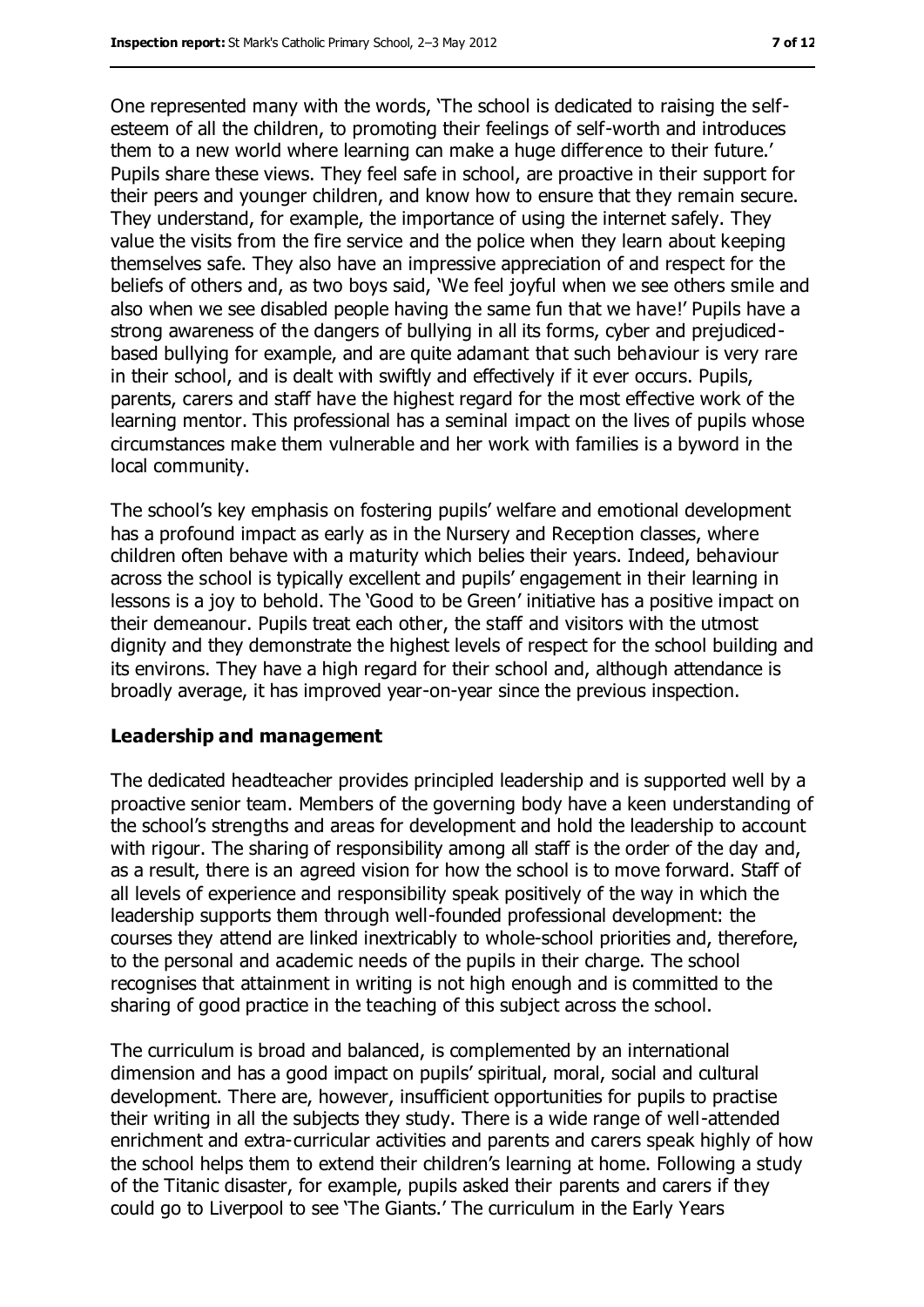Foundation Stage offers a good balance between child-initiated and adult-led activities.

The inclusion of all pupils in everything it does is the overriding aim of the school. It therefore, promotes equality of opportunity well and rejects all forms of discrimination. Child protection and safeguarding policies and practice fully meet current government requirements and are reviewed on a regular basis.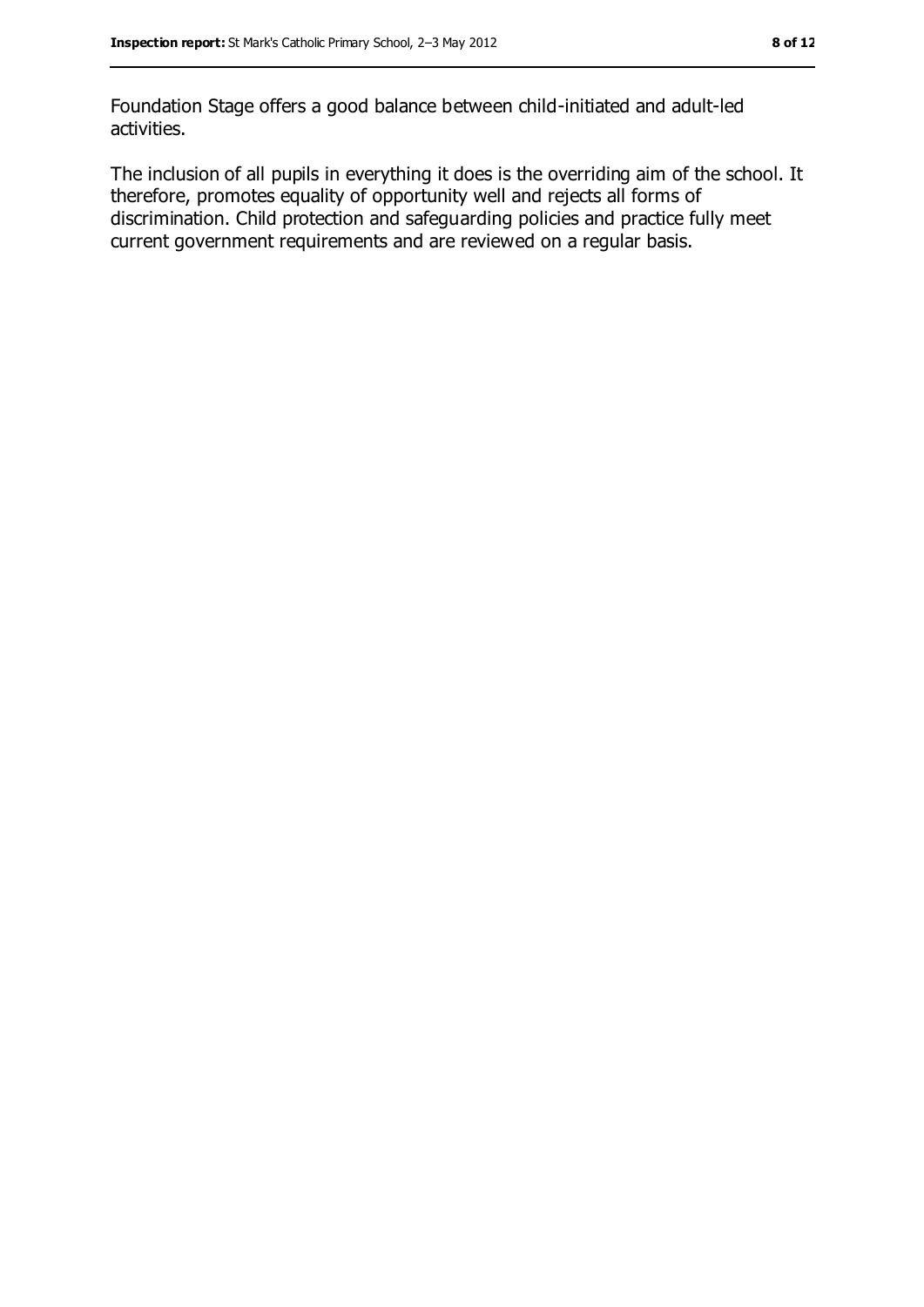## **Glossary**

#### **What inspection judgements mean**

| Grade   | <b>Judgement</b> | <b>Description</b>                                                                                                                                                                                                            |
|---------|------------------|-------------------------------------------------------------------------------------------------------------------------------------------------------------------------------------------------------------------------------|
| Grade 1 | Outstanding      | These features are highly effective. An outstanding school<br>provides exceptionally well for all its pupils' needs.                                                                                                          |
| Grade 2 | Good             | These are very positive features of a school. A school that is<br>good is serving its pupils well.                                                                                                                            |
| Grade 3 | Satisfactory     | These features are of reasonable quality. A satisfactory school<br>is providing adequately for its pupils.                                                                                                                    |
| Grade 4 | Inadequate       | These features are not of an acceptable standard. An<br>inadequate school needs to make significant improvement in<br>order to meet the needs of its pupils. Ofsted inspectors will<br>make further visits until it improves. |

#### **Overall effectiveness of schools**

|                       | Overall effectiveness judgement (percentage of schools) |       |                     |                   |
|-----------------------|---------------------------------------------------------|-------|---------------------|-------------------|
| <b>Type of school</b> | <b>Outstanding</b>                                      | Good  | <b>Satisfactory</b> | <b>Inadequate</b> |
| Nursery schools       | 54                                                      | 42    |                     |                   |
| Primary schools       | 14                                                      | 49    | 32                  |                   |
| Secondary schools     | 20                                                      | 39    | 34                  |                   |
| Special schools       | 33                                                      | 45    | 20                  |                   |
| Pupil referral units  | 9                                                       | 55    | 28                  |                   |
| All schools           | 16                                                      | $4^-$ |                     |                   |

New school inspection arrangements have been introduced from 1 January 2012. This means that inspectors make judgements that were not made previously.

The data in the table above are for the period 1 September to 31 December 2011 and represent judgements that were made under the school inspection arrangements that were introduced on 1 September 2009. These data are consistent with the latest published official statistics about maintained school inspection outcomes (see [www.ofsted.gov.uk\)](file:///C:/Users/rcowley/AppData/Local/Temp/notesFCBCEE/www.ofsted.gov.uk).

The sample of schools inspected during 2010/11 was not representative of all schools nationally, as weaker schools are inspected more frequently than good or outstanding schools.

Primary schools include primary academy converters. Secondary schools include secondary academy converters, sponsor-led academies and city technology colleges. Special schools include special academy converters and non-maintained special schools.

Percentages are rounded and do not always add exactly to 100.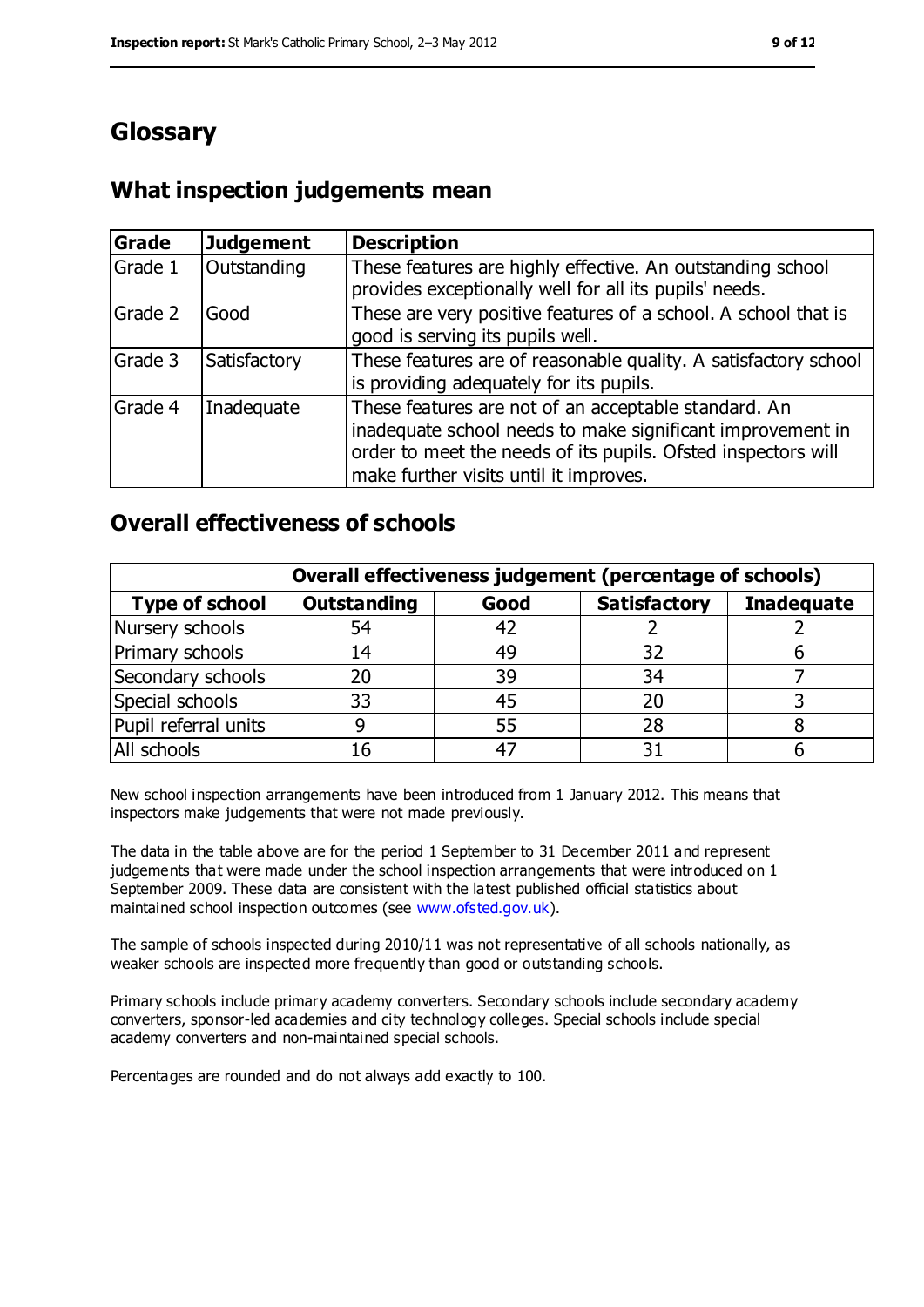## **Common terminology used by inspectors**

| Achievement:                  | the progress and success of a pupil in their learning and<br>development taking account of their attainment.                                                                                                           |
|-------------------------------|------------------------------------------------------------------------------------------------------------------------------------------------------------------------------------------------------------------------|
| Attainment:                   | the standard of the pupils' work shown by test and<br>examination results and in lessons.                                                                                                                              |
| Attendance                    | the regular attendance of pupils at school and in lessons,<br>taking into account the school's efforts to encourage good<br>attendance.                                                                                |
| Behaviour                     | how well pupils behave in lessons, with emphasis on their<br>attitude to learning. Pupils' punctuality to lessons and their<br>conduct around the school.                                                              |
| Capacity to improve:          | the proven ability of the school to continue improving based<br>on its self-evaluation and what the school has accomplished<br>so far and on the quality of its systems to maintain<br>improvement.                    |
| Floor standards               | the national minimum expectation of attainment and<br>progression measures                                                                                                                                             |
| Leadership and<br>management: | the contribution of all the staff with responsibilities, not just<br>the governors and headteacher, to identifying priorities,<br>directing and motivating staff and running the school.                               |
| Learning:                     | how well pupils acquire knowledge, develop their<br>understanding, learn and practise skills and are developing<br>their competence as learners.                                                                       |
| Overall effectiveness:        | inspectors form a judgement on a school's overall<br>effectiveness based on the findings from their inspection of<br>the school.                                                                                       |
| Progress:                     | the rate at which pupils are learning in lessons and over<br>longer periods of time. It is often measured by comparing<br>the pupils' attainment at the end of a key stage with their<br>attainment when they started. |
| Safety                        | how safe pupils are in school, including in lessons; and their<br>understanding of risks. Pupils' freedom from bullying and<br>harassment. How well the school promotes safety, for<br>example e-learning.             |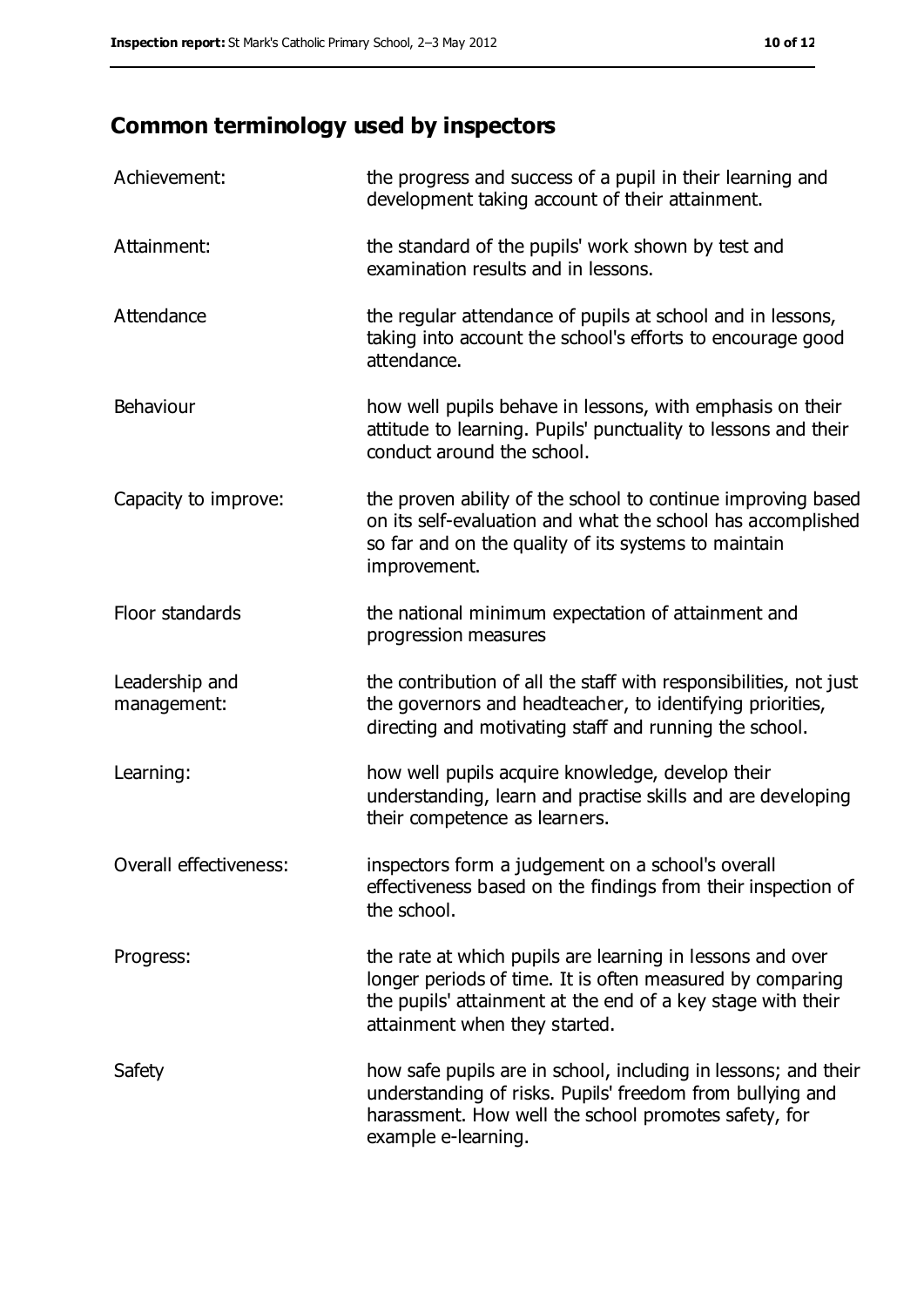#### **This letter is provided for the school, parents and carers to share with their children. It describes Ofsted's main findings from the inspection of their school.**



4 May 2012

Dear Pupils

#### **Inspection of St Mark's Catholic Primary School, Liverpool, L26 0XR**

Thank you for the warm welcome you gave us when we inspected your school recently. We would like to say a special 'thank you' to those of you who came to talk to us on both days. We enjoyed listening to your views. Here is the letter I promised to write to you, about what we think about your school.

St Mark's is a good school and you told us many times that you are very proud of it. Your behaviour is excellent and you do so much to support each other and to look after younger children. You feel secure in school and have an impressive understanding of how to keep yourselves safe. You say that bullying is very rare in school and also that the adults who work with you are always there if you need them. You are right that the teachers, teaching assistants and the learning mentor look after you exceptionally well. The teaching you receive is good and sometimes outstanding and you make good progress in your studies, particularly in mathematics.

Your headteacher and all the other staff are always thinking of ways to make St Mark's even better. We would like to help them do this! We have asked them, therefore, to help you improve your writing by giving you more chances to practise it in all your lessons and to share your ideas before you begin your work. We have also asked your teachers to make sure that those of you, who sometimes find the work easy, are given assignments which make you think more and which help you to reach the highest levels you can.

Thank you again for kindness and your courtesy to us. We enjoyed watching you learn. We wish you every success in the future.

Yours sincerely

James Kidd Lead Inspector